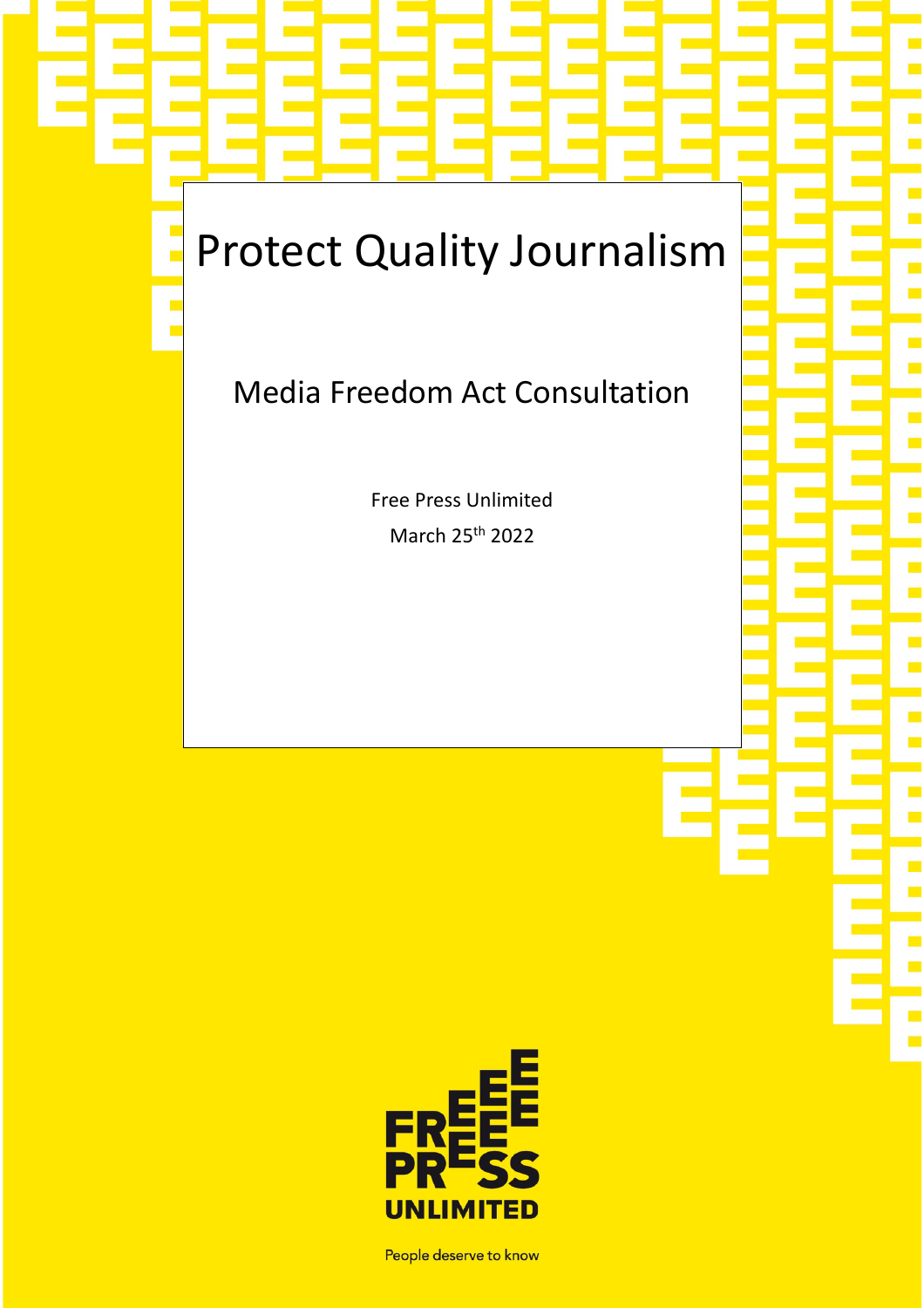# 1. **Level the playing field for media**

Although the necessity of news has never been so evidently clear - through the pandemic and the (information) war in Ukraine - most media delivering it are struggling to financially survive. A shift of users and advertisers to online platforms has eroded traditional business models and caused a loss of advertising revenues. At the same time the huge supply of free news overshadows quality journalism made by independent media. On top of that, Covid-19 came as a final blow and exacerbated the already dire situation, leading to predictions by some that the pandemic could trigger the extinction of independent media. The result; more and more independent sources of information for citizens are disappearing or losing their independence.

The financial pressure is most dramatic for local and regional media. Unlike large legacy titles, it is extremely difficult to generate new income for smaller independent journalism despite their hard work. Investigative journalism and local media lack knowledge and financial security to test products so that their audiences remain loyal to them. This takes time and effort, something that they usually do not have.

Yet it is precisely these types of media that often have the highest levels of trust by citizens due to their proximity to their audiences. These are crucial for citizens' access to information. On a more macro level, these media are crucial for a pluralistic media environment, one of the cornerstones of a democratic society, which will have disastrous effects on the global information ecosystem.

If we recognize information as a public good, we must also recognize that those providing this information need public support. Governments must take real action and the European Union must take a leading role in this regard. The Media Freedom Act is the ideal opportunity to set high standards in protecting this public good and ensuring citizens' access to reliable information.

### *Need for market regulation*

Government action should be aimed at strengthening the enabling environment for independent journalism by creating a fair market that levels the playing field for all media actors. That includes specifically protecting public service journalism, developing platform policies that remunerate media for their content, and opening multiple routes through which journalism can find support.

If market forces are allowed to play out, there will be few winners and many losers. The winners will primarily be the platform companies who have grown to enormous size in the digital media environment. The losers will include not only the already struggling independent news media, but also the citizens they serve across the world, especially at the local level. This will affect the resilience and inclusiveness of our societies.

### *General trend*

Around the world we've seen certain countries take a leading role in adopting innovative regulation to create such an enabling environment for public interest journalism. Traditionally, subscriptions and license fee models were the most important source of income. In recent years, there is a noticeable trend within the EU moving away from this model, towards a universal fee implemented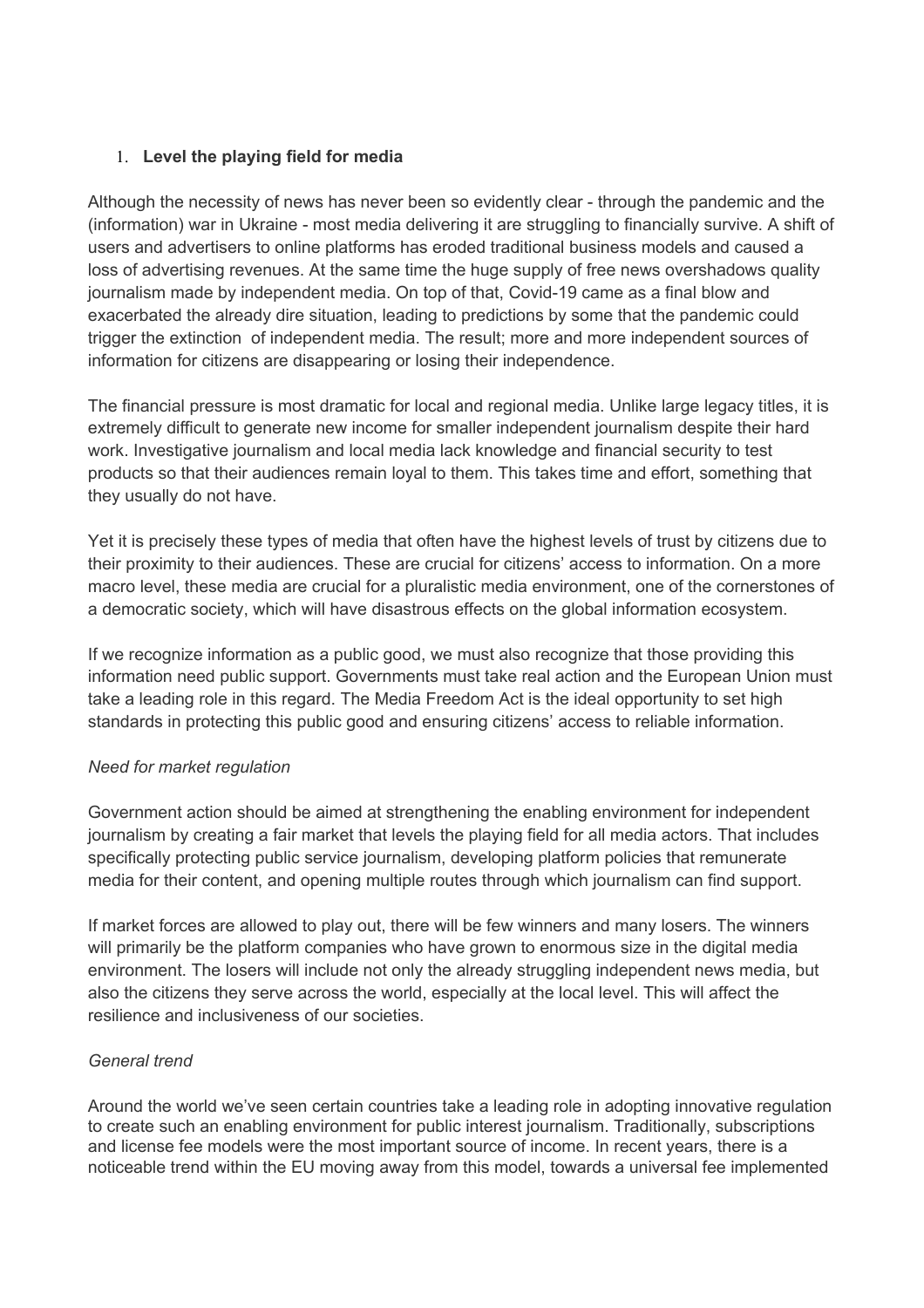either as a household fee (e.g. in the Nordics) or as a state grant (e.g. Netherlands, Iceland, Romania). $<sup>1</sup>$ </sup>

In this section hereunder, we have spotlighted some initiatives that we consider best practices to level the playing field for media. The wheel does not need to be reinvented. Also, these mechanisms don't have to exclude one another. On the contrary, ideally a framework should be in place in Europe whereby a mixture of different complementary mechanisms are implemented, thereby ensuring the greatest possible protection of (local) media.

#### Subsidies for professionalizing local media

In 2020 The Netherlands launched a two year pilot<sup>2</sup> aimed at professionalizing local public media through capacity building. Local media committed to improving the information provision at local level were eligible for subsidies aimed at employing journalists or support staff to professionalize their organizations. Support staff included those who help professionalize the media organization, for example in managing volunteers, training reporters, supervising trainees and maintaining relationships with the community. Professionalization in this sense is a broad interpretation and includes reaching new audiences, conducting investigative journalism and deeper political analyses or broadening their network within the journalistic community<sup>3</sup>.

In total almost 5 million euros were spent on this pilot, which was extended after its initial two year period due to successful results. Editors describe a certain 'relaxed' work environment that a fixed editorial staff brings (for many local organizations that was not the case until this pilot). Other organizations report to have reached new audiences, for example among youth or topics they reported on being raised at local government meetings.

#### Subsidies for delivery costs (commercial) newsmedia

In Belgium, media are supported indirectly through an annual grant to cover distribution costs. This form of indirect state aid only applies for commercial media in order to successfully compete in the media market and has proven to be successful. Certain sources indicate $4$  that as a result of this indirect state aid, Belgian media firms have been able to acquire Dutch, Danish and Northern Irish media organizations.

#### Mandatory negotiation platforms and news organizations

The Australian model<sup>5</sup> received international praise as it aimed to reduce the power imbalance between news organizations and platforms, thereby ensuring that digital platforms contribute to the sustainability of the news industry. In short, if there is a power imbalance, it is mandatory that the platform organization and the news organization come together and try to reach an agreement to remunerate the latter for their news content.

However, a shortcoming is that in order for the Code to apply a media organization must have an annual turnover of \$150,000 to qualify. This threshold in practice could lead to smaller media

<sup>1</sup> https://publications.parliament.uk/pa/cm5801/cmselect/cmcumeds/156/15609.htm

<sup>2</sup> https://www.svdj.nl/regeling/pilot-professionalisering-lokale-publieke-mediadiensten/

<sup>3</sup>https://open.overheid.nl/repository/ronl-d91c0d14-5a1f-4c84-b235-6cb09441e4b2/1/pdf/bijlage-11-stand-van-zakenpilot-lokale-omroepen-2021.pdf

<sup>4</sup> https://www.europarl.europa.eu/doceo/document/P-9-2020-001321\_EN.html

<sup>5</sup> https://www.accc.gov.au/focus-areas/digital-platforms/news-media-bargaining-code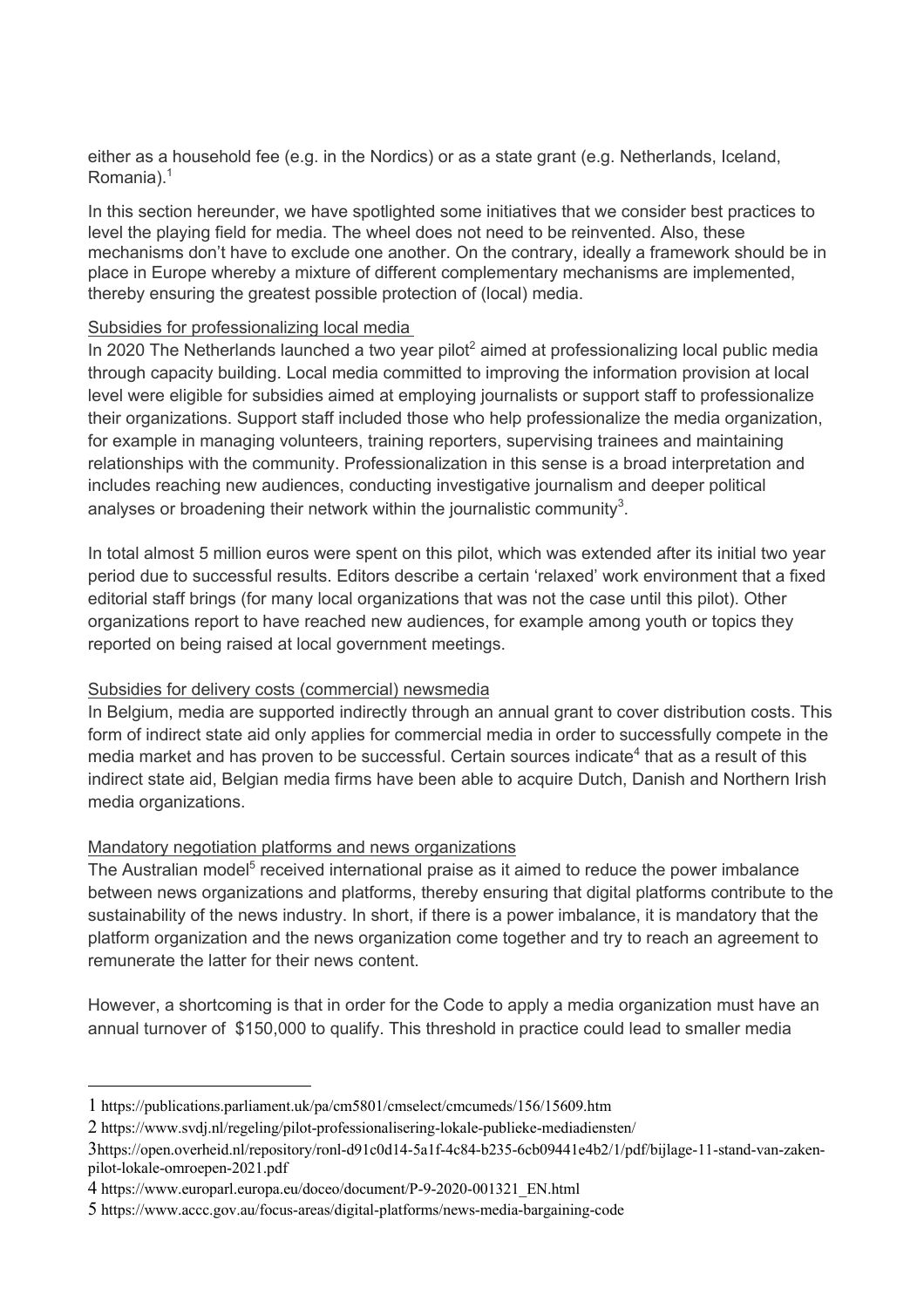organizations, perhaps needing protection the most, not qualifying. This has led to criticism that only larger media organizations (often with significant revenue streams already) are protected.

However, once organizations qualify, negotiations with platforms are required aimed at remunerating media for their content. The negotiations are subject to a 'negotiate-arbitrate' model, whereby fixed timelines apply to commercial negotiations, after which the parties submit to mandatory and binding arbitration process, the outcome of which is effectively a price for content, set for the next 12 months.

#### Tax credit for local journalism subscriptions

The US has proposed a new act, the Local Journalism Sustainability Act<sup>6</sup> which is aimed at providing public funding for local news by encouraging Americans to subscribe to local news, help remunerate journalists for their content and facilitate businesses with advertising money for local news media. The bill proposes a series of three tax credits. Firstly, a tax credit up to \$250 per year for individual taxpayers for subscriptions to one or more local newspapers. Secondly, it also allows local news journalists' employers a payroll credit for wages paid to local news journalists. Lastly, the bill allows certain small businesses a tax credit for advertising costs in local newspapers, radio or TV stations serving a local community. This type of indirect support encourages news organizations to include content from smaller local news organizations, thereby contributing their content to the international discussion. In Europe, this system could work on both a national and a regional level. On a national level, for example, by remunerating local journalists for their content and encouraging local audiences to subscribe to local news. On a regional level, by linking local news to relevant bordering neighboring news organizations (i.e. between the Benelux, the Baltic states, etc.).

### *Public service tax for media*

#### *Basic tax deduction*

In Denmark allocations to public service media are included in the state budget, and financed by reducing the basic tax deduction for all Danes aged 18+.

### *Fixed tax*

In Iceland the level of tax is fixed, that is, that everyone with an income above a certain level pays the same sum of about €130 per person per year.

### *Earmarked tax for public service media*

In Sweden a special tax is kept outside of the state budget and earmarked for public service. The fee corresponds to one percent of a person's taxable income, with a ceiling of €130 per person per year.

Although these tax mechanisms are not specifically for local media organizations, the manner in which citizens' are taxed could be used as inspiration in Europe. We would suggest reserving a part of the money collected through such tax to specifically be allocated to local and regional media organizations.

<sup>6</sup> https://www.congress.gov/bill/117th-congress/house-bill/3940/text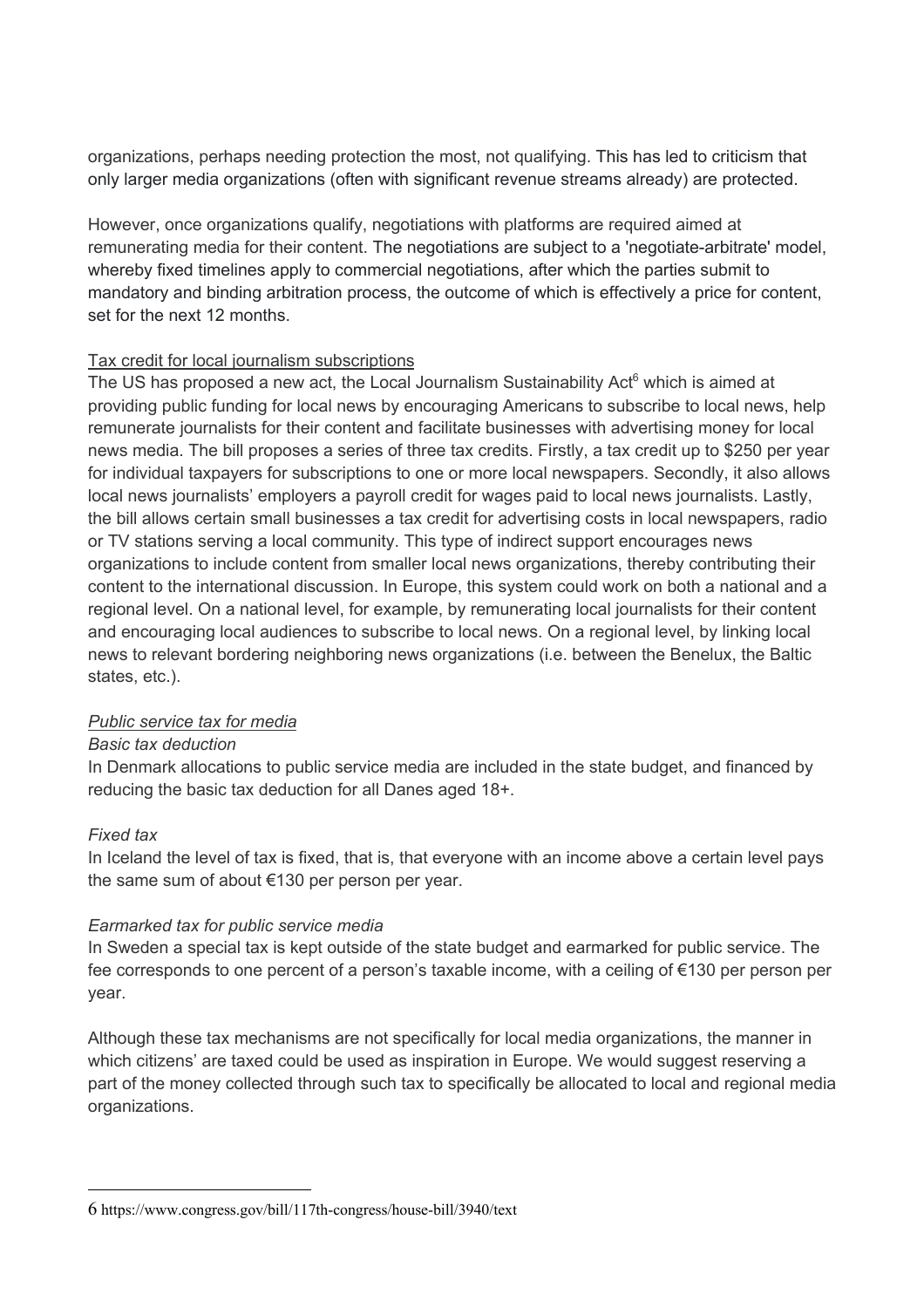# *Digital Tax*<sup>7</sup>

The OECD reached a ground-breaking tax deal for the digital age to reallocate billions of dollars in profit from the world's largest and most profitable multinationals to countries where they operate. Although this is not specifically related to media, this digital taxation method could be used as inspiration for a digital tax system to support public service media in Europe.

The deal ecompasses a major reform of the international tax system and will for example ensure that the largest multinational enterprises will be subject to a minimum 15% tax rate from 2023. It includes a fairer distribution of profits and taxing rights among countries with respect to the largests multinationals, regardless of whether they have a physical presence there.

# *Public Fund*

The International Fund for Public Interest Media is a global initiative, but one that could be used as inspiration for and adapted to the European context. It aims to increase support to independent media to enable their development, sustainability and independence by channeling funding through an independent, apolitical vehicle. It is aimed to support the media and develop lasting solutions to current market failure. The fund complements existing efforts and is designed to minimize interference in the internal affairs of the countries it supports.

At this moment, funding in the EU is extremely fragmented. It would be more effective to have a centralized fund to support media projects aimed at keeping independent media viable, for example through projects that test new ways to reach broader audiences, adapt their business models, foster cross-border cooperation between media organizations, encourage the engagement of freelancers or other (innovative) ways to remain financially viable.

### *Conclusion*

The aforementioned best practices each have their own advantages. Therefore we call on the Commission to deploy a mix of these initiatives so that they complement each other. Subsidies are relevant public policy tools to help public interest journalism survive in a difficult economic environment. At the same time, using a tax-based funding model is an effective and fast way of raising money. On top of this all, having funds that (local) independent journalists can apply for is an important incentive for innovation. Either way, the deployment of whichever model or mechanism under the Media Freedom Act should prioritize the protection of quality journalism crucial to ensure people's access to information.

By addressing the financial difficulties independent (local) media are in, in the long-run, it will reduce the impact of mis- and disinformation on democracies by ensuring that ethical, credible media has the financial backing to success. Only with a pluriform viable media landscape will (local) media best be able to fulfill their democratic task: holding governments to account and providing citizens with reliable information.

# 2. **Office for Media Freedom in Europe**

<sup>7</sup>https://www.oecd.org/tax/international-community-strikes-a-ground-breaking-tax-deal-for-the-digital-age.htm